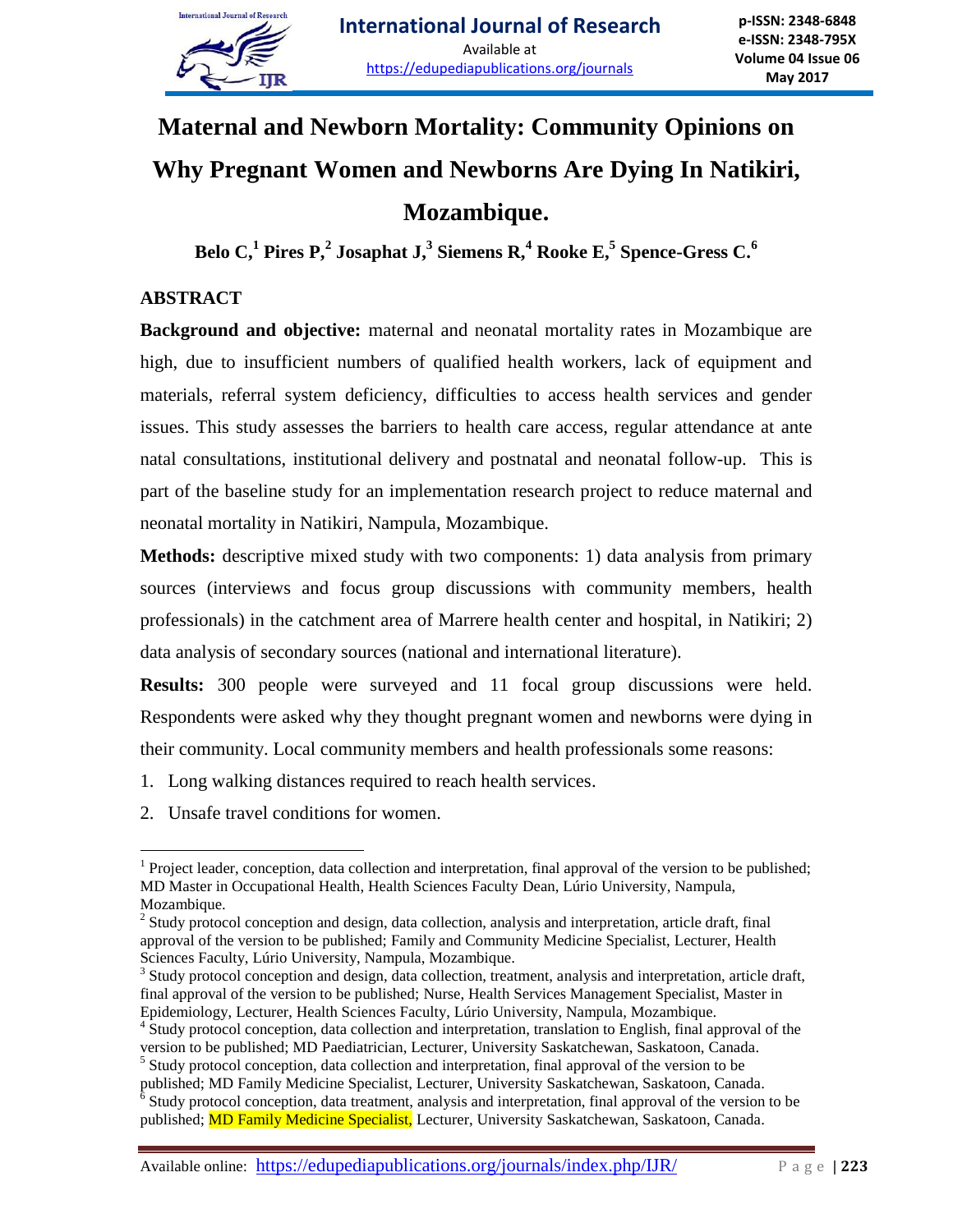

- 3. Poor treatment in health facilities including illicit payments and bribes.
- 4. Long waits to be attended to.
- 5. Poor training and lack of knowledge of health professionals.
- 6. Health professionals neglecting patients and not giving family centered care.
- 7. Teenage pregnancies and short spacing of pregnancies.
- 8. Inability of women to make informed decisions about family planning.
- 9. Home births without trained support and traditional methods of treatment.
- 10. Myths and cultural taboos about pregnancy and newborn care.
- 11. Women and community limited knowledge about women and adolescent girls' health.
- 12. Need of "mother's house waiting" near the hospital for pregnant women.
- 13. Weak government policies and little funding to support maternal and child health care.

**Discussion:** literature review identified several factors causing delay in pregnant women and newborns' appropriate care. These poor quality determinants on primary and secondary health care, for pregnant and newborn, can be grouped

into three delays: (1) the decision to seek care by pregnant woman and woman who have delivered; 2) accessing and arriving at the health center; 3) receiving quality health care.

**Conclusion:** local community members and health professionals were asked to state what they thought would be the best way to intervene. These ideas were then discussed further at a conference with health professionals and government representatives. Six intervention strategies to address identified problems were decided on and will be the basis for the ongoing implementation research project. They were:

- 1. Expanding family planning especially with adolescents.
- 2. Community based transport system for pregnant women.
- 3. Strengthening maternal and child health services by training maternity personnel in obstetrical emergency care and neonatal resuscitation.
- 4. Providing four quality prenatal visits.
- 5. Providing quality cesarean deliveries.
- 6. Supporting the Mozambican Government's campaign against bribery.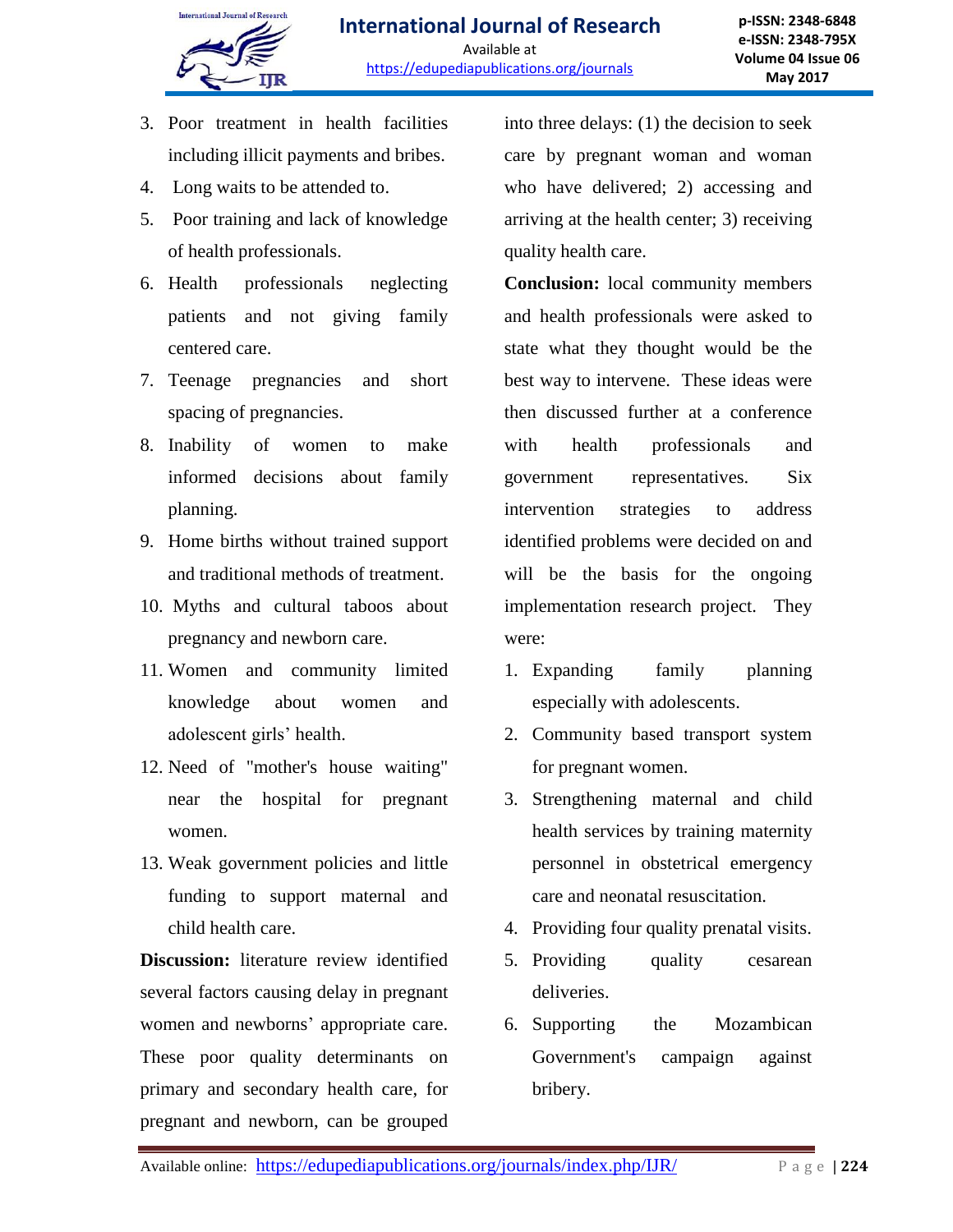

**p-ISSN: 2348-6848 e-ISSN: 2348-795X Volume 04 Issue 06 May 2017**

**Keywords**: access, prenatal, consultation, pregnancy, puerperium, newborn, Mozambique.

### **1. Introduction**

This study carried out by Lúrio University (UniLúrio) Health Sciences Faculty (HSF) in partnership with Nampula Provincial Health Directorate (NPHD), Marrere Hospital (MH) and the University of Saskatchewan, Saskatoon, Canada constitutes part of the baseline evaluation for an implementation research on maternal and newborn health.

Every day, about 800 women die from preventable causes related to pregnancy and childbirth. Almost three million newborn babies die each year and 2.6 million babies are stillborn.  $\frac{1}{1}$ 

The World Health Organization (WHO) defines maternal mortality as the death of a woman during pregnancy or up to 42 days after giving birth, irrespective of the duration and place of the pregnancy, due to any cause related or aggravated by pregnancy or its management. Currently maternal and neonatal mortality rates in Mozambique are unacceptably high: 4,800 maternal deaths during the year 2013. $^2$ 

The complications responsible for almost 75 % of maternal deaths in the world are: severe bleeding and infections (usually after childbirth), high blood pressure during pregnancy (preeclampsia and eclampsia), other childbirth and unsafe abortion complications.<sup>3</sup>

In Mozambique, about 43 % of maternal deaths occur during childbirth and up to 24 hours later, 76 % of these deaths were due to direct causes and 24 % to indirect causes. Among main causes of death are uterine rupture (17 %), postpartum haemorrhage (14 %), preeclampsia and eclampsia (13 %), Acquired Human Immunodeficiency Syndrome (AIDS) (12 %) and puerperal sepsis (11 %). AIDS appears as the first indirect cause of maternal death and the fourth leading cause. In primary health care (PHC) units death occurs more frequently before the woman reaches the first two hours of hospitalization, showing the precarious conditions and women's late arrival to the health center (HC).  $4$ 

The main causes of neonatal morbidity and mortality are prematurity and low birth weight, asphyxia, sepsis, pneumonia, human immunodeficiency virus (HIV), malaria, diarrhea, syphilis and other congenital infections. In addition to these factors, the low frequency of institutional delivery, (54 % in 2011), the reduced quality and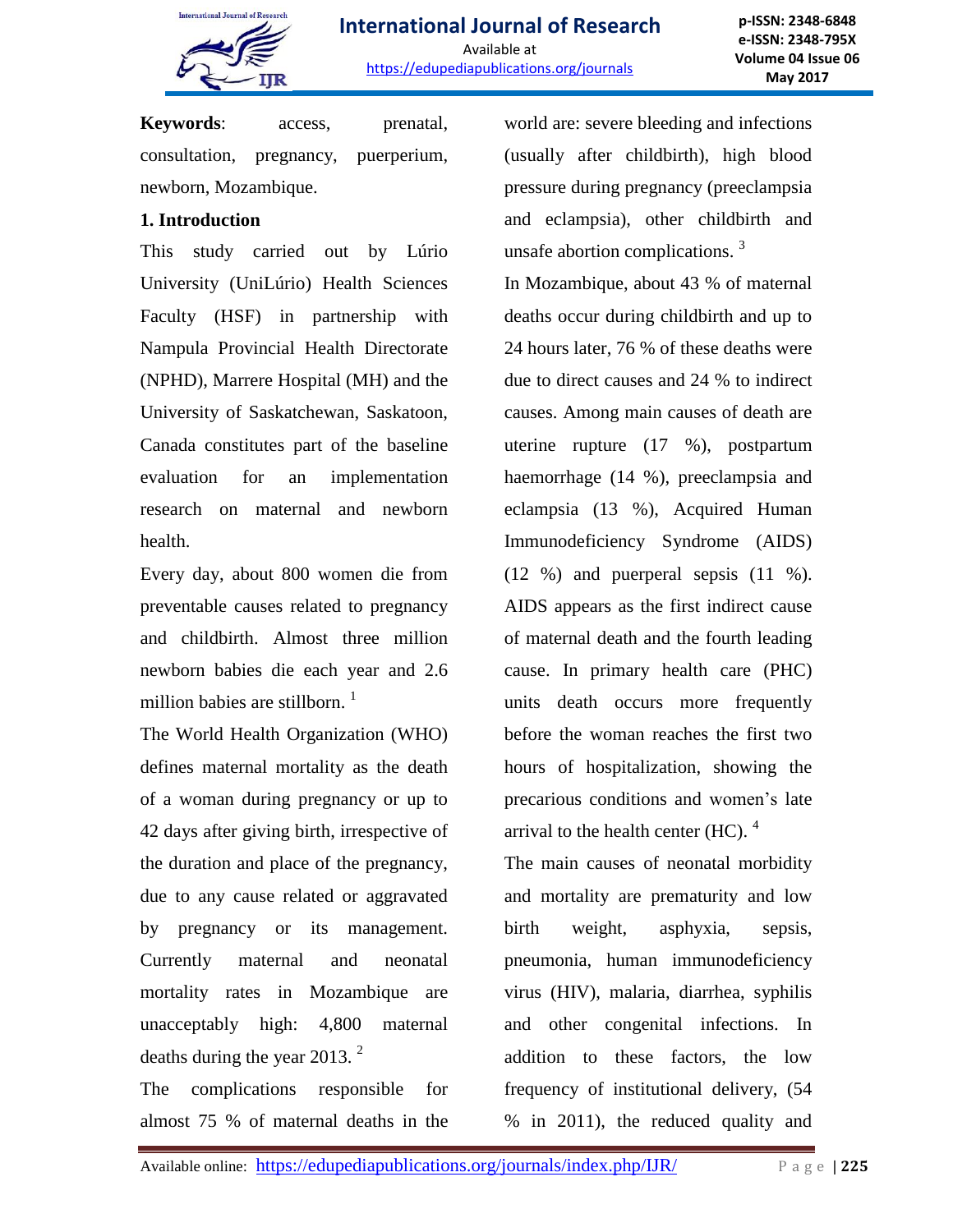

quantity of antenatal consultations (ANC) also contribute to morbidity and mortality.<sup>5, 6</sup>

In Mozambique, among other determinants of maternal and neonatal deaths, are the shortage of qualified personnel in the HC, poor quality and quantity of materials and equipment, low quality care, deficiency in referral system, long travel distances to the HC, lack of transportation, poor communication between health professionals (HP) and the community, and gender issues such as the low decision-making power of women and low literacy levels.<sup>7,8</sup>

These factors can be grouped using the three-delay model: 1) delay in the decision to seek appropriate maternal or neonatal health care; 2) delay in arrival to the HC; 3) delay in receiving timely and appropriate obstetric or neonatal emergency care.<sup>9</sup>

The national health system (NHS) covers 40 % of the population with hospital care and 60 % in PHC. The remaining population is covered by a community network composed of traditional midwives (TMW) and traditional health practitioners (THP).

A study in Mali showed that organized participation of TMW improved the

access of women to ANC, institutional delivery, neonatal follow-up and children vaccination.<sup>10</sup>

Well equipped maternities with trained personnel are key to provide skilled birth attendants and deal with obstetric complications. However there is a persistence of inequities in HC distribution in the country: about half of pediatricians and obstetricians are concentrated in Maputo, the Mozambican capital.

The proportion of births in Mozambique in HC with trained birth attendants increased from 48 % in 2003 to 55 % in 2011 but neonatal mortality has declined more slowly than infant and child mortality. This puts the country still far from achieving the annual decline needed to achieve the Sustainable Millennium Goals (SMG).  $^{11}$ 

Considering the importance of delivery and birth care for maternal and neonatal health, it is necessary to invest in actions with a positive impact on this reality. The best potential to modify the situation is in the puerperium and immediate postpartum (the first 24 hours after childbirth) where 24 to 45% of neonatal and 45% of maternal deaths occur.  $12, 13$ Several programs have been developed in Mozambique to reduce maternal and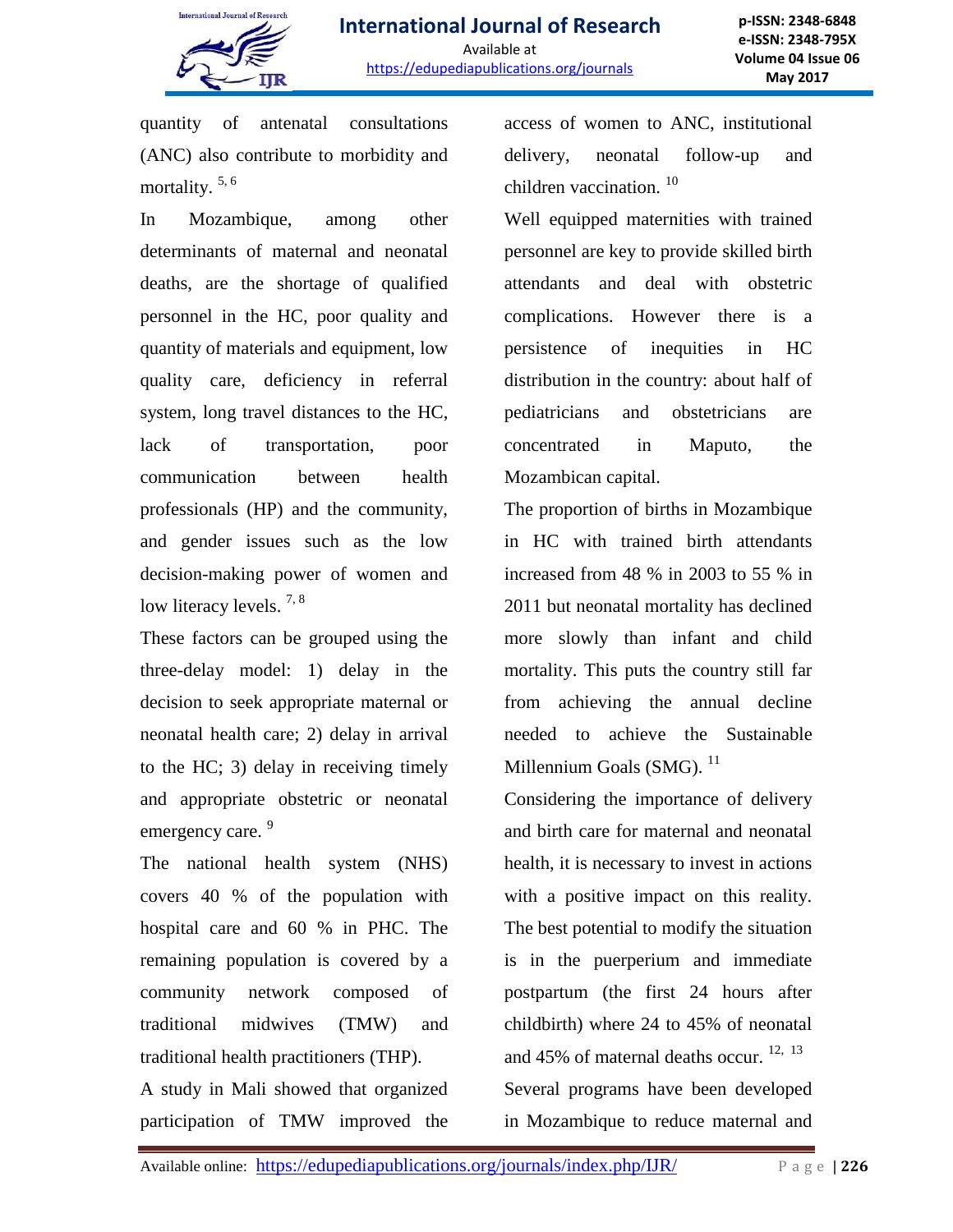

**p-ISSN: 2348-6848 e-ISSN: 2348-795X Volume 04 Issue 06 May 2017**

neonatal mortality. One is the distribution to pregnant women of the Women's Health Handbook. <sup>14</sup> The Community Health Program, implemented through Local Health Councils, aimed to reduce family and community barriers to access ANC and increase social mobilization. Another program focused on sexual and reproductive health (SRH) barriers, by building "Mother's Waiting Homes" to house mothers near the HC while awaiting delivery, reviewing the abortion law, using information from both men and women and extending the coverage of SRH services.<sup>15</sup>

The creation of Hospital Comanagement Committees, participated by HP and managers and community members who work together in the planning, implementation, follow-up and evaluation of activities, including analysis and decision-making in the HC and the community, aims to improve health services' performance. <sup>16</sup>

The Model Maternity Program aims to improve the quality of delivery and the humanization of health services to women and children, but to date with a reduced implementation.<sup>17</sup>

The objective of this study is to evaluate the barriers to access and adherence to ANC, institutional birth and follow-up during puerperal and neonatal periods in the HC and MH. The secondary objectives were: (a) analyze local community' perception about pregnancy, childbirth, care during puerperal and neonatal periods; b) assess HP providing Maternal and Child Health (MCH) assistance' knowledge in HC and MH, regarding barriers to access and attendance; c) evaluate TMW and THP knowledge regarding pregnancy, childbirth and care during the puerperal and neonatal periods.

## **2. Methods**

Descriptive mixed-methods research, using quantitative and qualitative data collection from two sources:

1) data analysis from secondary sources (scientific communications, HC and MH reports and programs, scientific articles, national policy and strategy reports, population and health surveys, population census, national and international data).

2) data analysis from primary sources (interviews with provincial department members responsible for MCH, district medical director, MH and HC workers in the area of MCH, TMW, THP, Natikiri community members including women of childbearing age, pregnant women,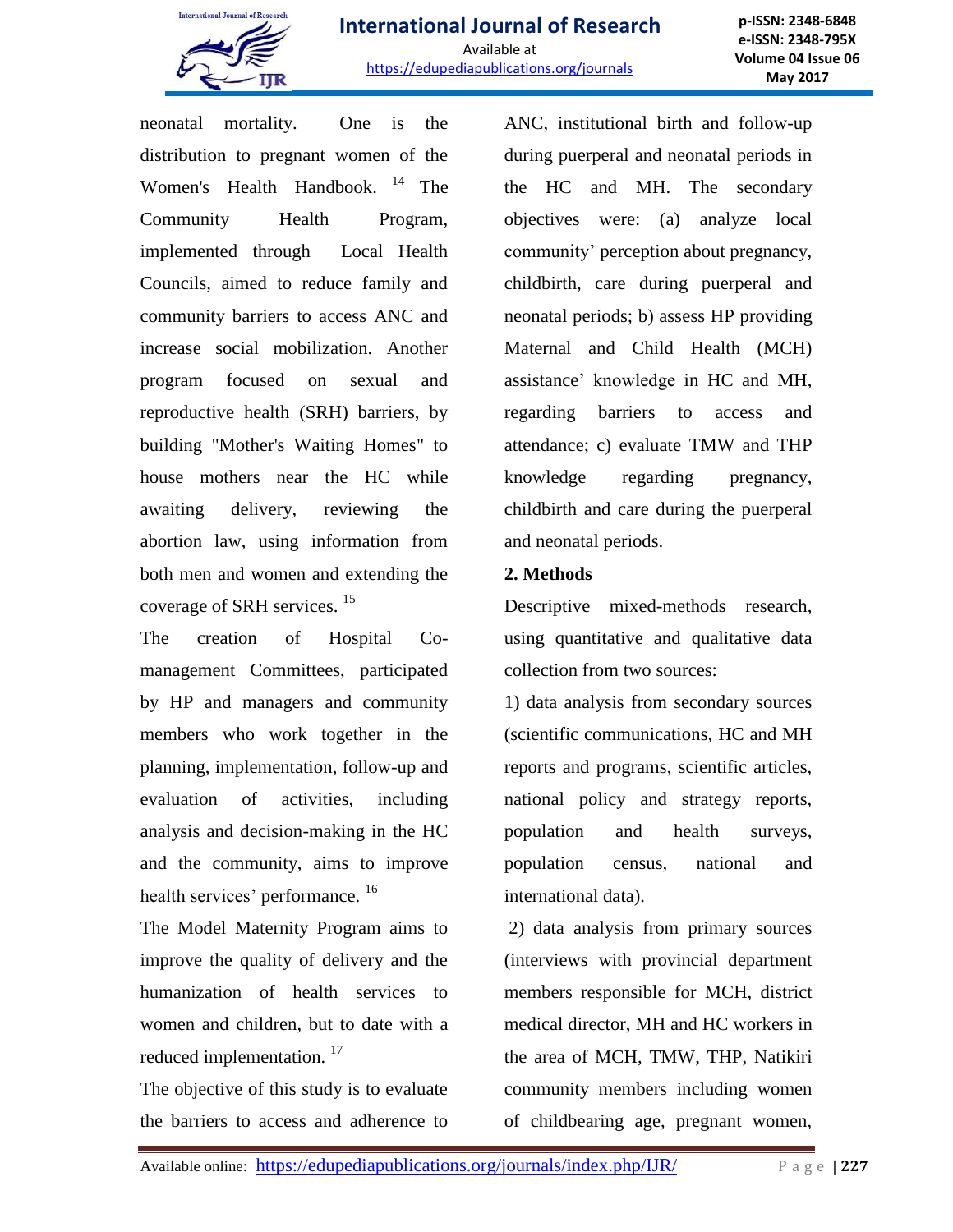

postpartum women, adolescents, fathers, elderly women and community leaders). Interviews used semi structured questionnaires, pre-tested and approved, addressing questions about pregnancy, childbirth and care during puerperium and neonatal period.

Focal group discussions (FGD) were conducted with MCH workers, TMW, THP, community members including women of childbearing age, pregnant women, post-partum women, adolescents, parents, grandparents and community leaders residing in the same area with two questions: why are women and children dying during pregnancy and the newborn period in your community? Secondly, what are possible solutions to the problems identified?

Statistics and reports regarding numbers of deliveries and complications occurring at the HC and MH (hospital for Natikiri district) were collected.

The study was approved by the Institutional Committee on Health Bioethics of Lúrio University and the Behavioral Ethics Board at the University of Saskatchewan.

A representative sample of women of childbearing age was calculated using the Epi Info  $TM$  7.2 program considering the size of the target population, the

expected frequency, with a margin of error of 10% and a 95% confidence interval. The sample size for heads of households was the same as for women of childbearing age: heads of households were considered as partners of women of childbearing age. The same sample size was considered for older women (above 45 years): considered as mothers / mothers-in-law of women of childbearing age. A total of 125 THP operate in the intervention area and the choice of a representative sample used Epi Info  $TM$  7.2 program with the expected frequency of 50%, with a 10% margin of error and a 95% confidence interval. TMW, HP and community leaders willing to participate in the interviews were included.

The estimated sample size for the interviews was 328 people (72 women of childbearing age, 72 male heads of households, 72 elderly women, 54 THP, 32 TMW, 14 HP and 12 community leaders.

11 focus groups were formed with at least 5 participants and a maximum of 12 participants in each group: two groups of women of childbearing age over the age of 18, one for mothers under the age of 18 (adolescents), one for heads of households, one for elderly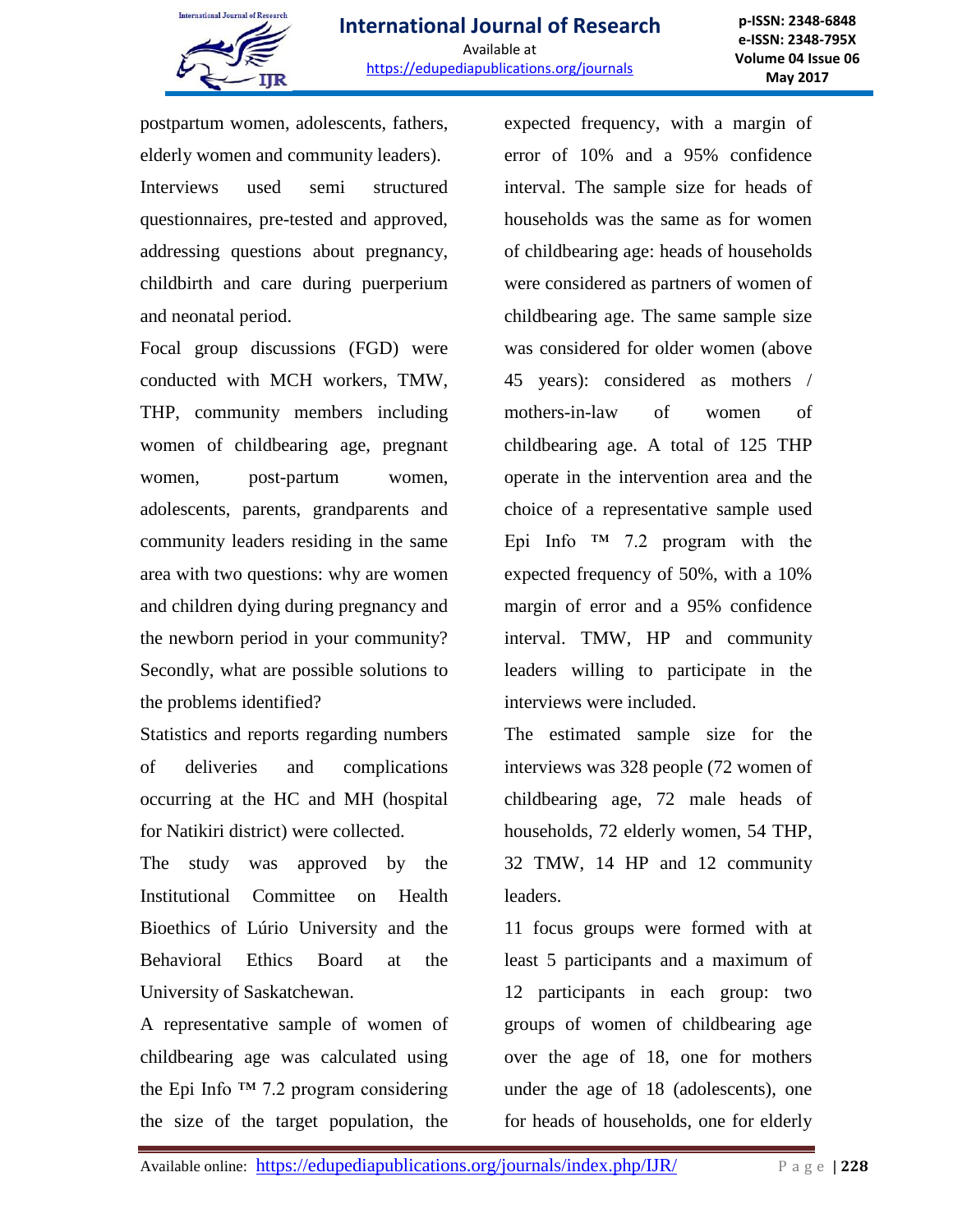

women over 45, one for community leaders, one for THP, two of TMW and two of HP.

Participants included had the following criteria:

1. Women of reproductive age, pregnant women, puerperal women over 17 years of age.

2. Adolescents of reproductive age, pregnant, puerperal women aged 17 years or less.

3. Head of household (parents, mothersin-law and grandparents).

4. Community leaders.

5. HP.

6. THP, TMW.

7. Those who are able and willing to give informed consent.

Different variables and information supports were used for each target group in interview sheets with multiple choice questions and answers (adapted Likert scale):

1) Woman of childbearing age: age, residence, household number, level of schooling, number of pregnancies, number of institutional births, number of abortions; trimester of pregnancy in which the first ANC was performed; number of ANC visits during the last pregnancy; number of follow-up visits for the child during the first year; reason for delay in prenatal and noninstitutional delivery (42 questions).

2) Elderly woman (mother in law or grandmother): age, residence, number in household, level of education; cause invoked for delay in prenatal and noninstitutional delivery (41 questions).

3) Head of household: age, residence, number of people in household, level of education, occupation, number of children (41 questions).

4) HP: age, gender, profession, position, reasons for delayed ANC visits and noninstitutional delivery (40 questions).

5) THP / TMW: age, gender, residence, reasons for delayed ANC visits and noninstitutional delivery (41 questions).

6) Community leader: age, gender, area of residence, level of schooling, reason for delayed ANC visits and noninstitutional delivery (41 questions).

7) Hospital indicators and statistics: maternal and newborn statistical data collection sheets.

Marrere, in the Administrative Post of Natikiri, City and District of Nampula, is located to the west of the city in plateau zone, mainly of sedimentary soil with granite outcrops and is crossed by six Rivers (Namialo, Marrere, Muepelume, Mussarne, Monapo, Mutivazi). Climate is tropical humid (rainfall  $> 1,000$  mm /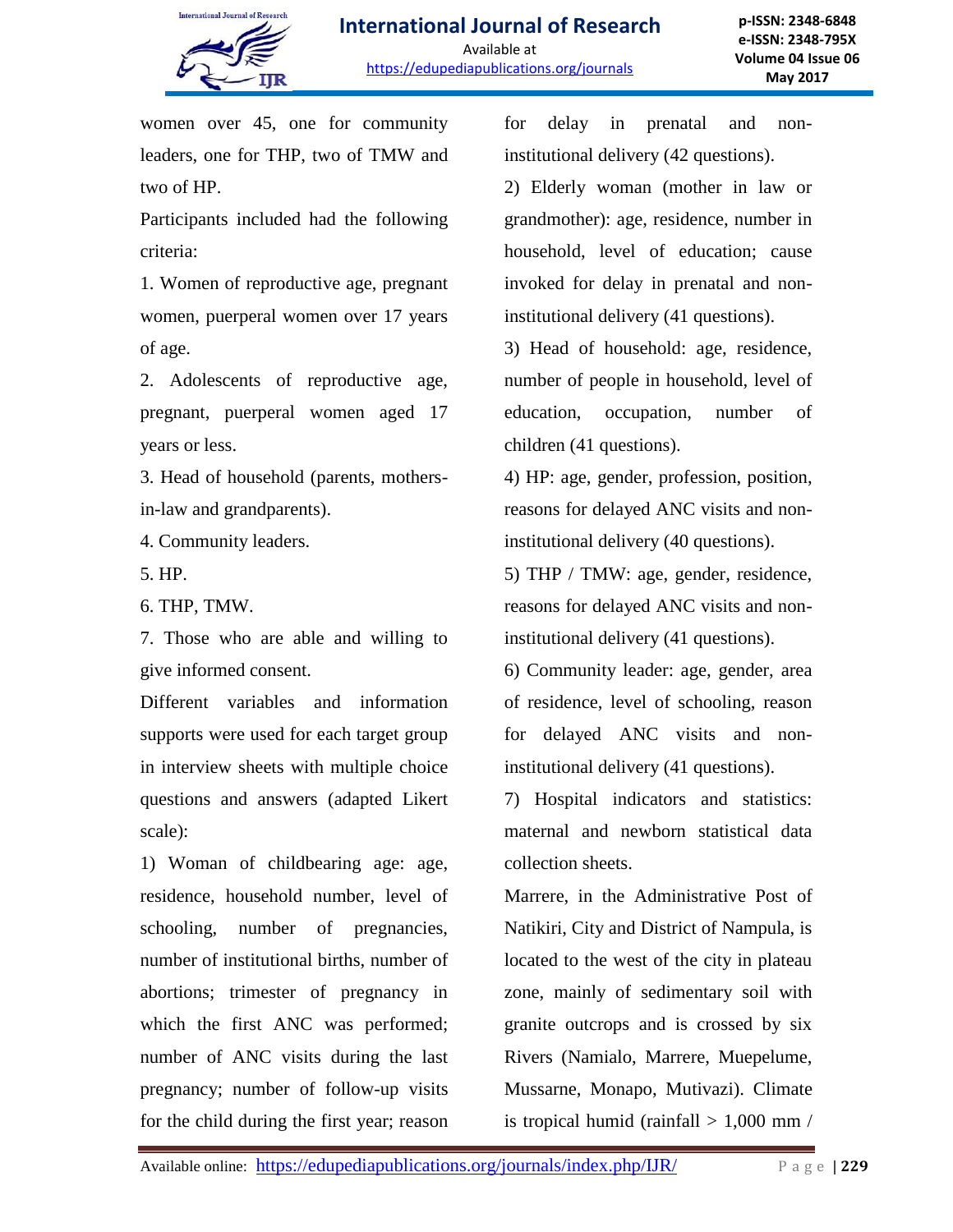

**p-ISSN: 2348-6848 e-ISSN: 2348-795X Volume 04 Issue 06 May 2017**

year). Urbanization is deficient (minimal roadways, water supply, domestic sanitation and solid waste collection system) and the population is mostly dispersed, residing in precarious housing of traditional model.

It is estimated that childbearing age women population reaches 10,088 inhabitants (18 % of the total population).

Traditional authorities play an important role in social organization and culture imposes rules and taboos related to pregnancy, childbirth and newborns, often with a negative impact on their health.

MH is located in Marrere subdivision of Natikiri, 12 km from the central part of the city. It is associated with an HC, near a secondary school and refers more difficult health issues to Nampula Central Hospital (NCH) in Nampula city. The radius of the catchment area of MH is about 15 km, with an estimated population of 56,025. It provides pediatric, maternity, emergency, general medicine, basic surgery, radiology, pharmacy, blood bank, vaccination program, and administrative and support services. It has a total of 140 in patient beds. It serves as a site for nursing and medical students training periods and,

participates in the training of allied HP (students of the Health Sciences Institute of Nampula). It is the referral hospital for patients with tuberculosis in the northern part of the country. In 2015, 1,560 births were attended. There are 12 beds for obstetrics and gynecology services. The HP for the care of women and newborns consist of four general practitioners, eight nurses with maternity training, six with basic maternity training and four elementary midwives. There are no Obstetrician / Gynecologists at the hospital.

The interviews and focus groups were done using a Macua (local language) translator.

Data collection focused on the following areas:

A) Challenges faced by pregnant women in the community, preventing them from accessing and joining ANC visits and monitoring during the puerperium and neonatal period.

B) Challenges faced by pregnant women on the way to the HC / MH, preventing them from accessing and joining ANC's and follow-up during the puerperium and neonatal period.

C) Challenges faced by pregnant women in the HC / MH, preventing them from accessing and joining ANC visits and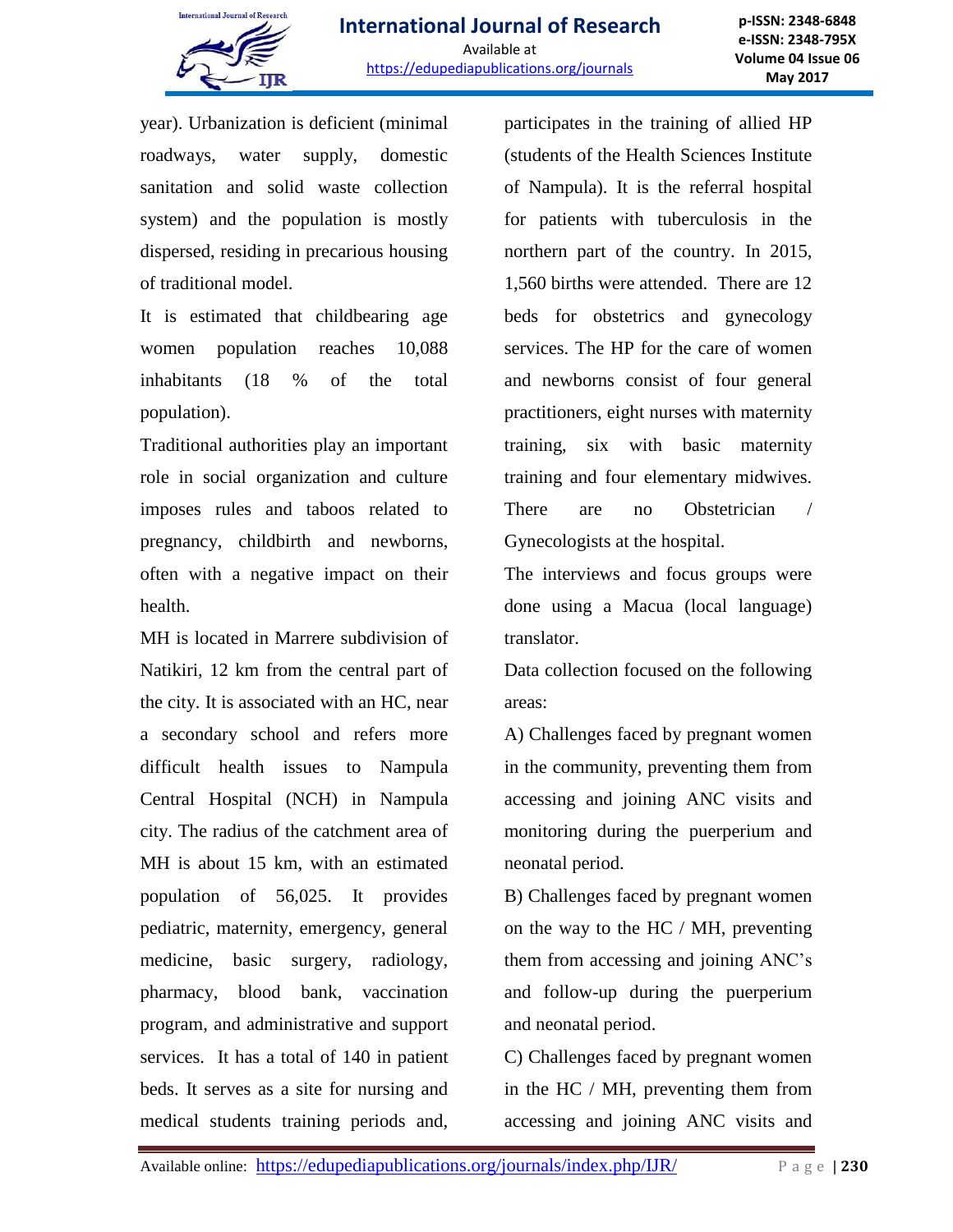

follow-up during the puerperium and neonatal period.

D) What is there in communities, HC and MH that is working well and what should be improved in relation to pregnancy, childbirth and neonatal period?

E) Existing traditional knowledge in the community related to pregnancy, childbirth and birth.

F) Perception of mothers, pregnant women, postpartum women on ANC and follow-up during the puerperium and neonatal period.

G) Perception of parents and community leaders about ANC visits and follow-up during the puerperium and neonatal period.

H) Perception of TMW and THP on ANC visits and follow-up during the puerperium and neonatal period.

I) HP perception about ANC visits and follow-up during the puerperium and neonatal period.

Data were collected by a team of research assistants composed of students of the UniLúrio medical and nursing courses who speak the local language (Macua) after theoretical and practical training, including pre-testing of data collection instruments.

Participants were interviewed in their most comfortable language (Portuguese or Macua) to improve understanding of the questions and the elaboration of the answers. To maximize the freedom to speak and eliminate problems of gender bias, repression and domination, participants were interviewed separately by gender.

Data qualitative analysis was thematic. The transcripts of the research assistants were typed in Microsoft Excel format and processed. Afterwards the summaries of the main ideas and observations were organized according to the opinion of the majority.

The study was authorized by HSF Board and Scientific Committee, NPHD, the Secretariat of the Administrative Post of Natikiri, the Lúrio University Institutional Health Bioethics Committee and the Bioethics Committee of the University of Saskatchewan, following all Helsinki Declaration (2013) recommendations.

No changes were made in the study procedures to the initial protocol.

### **3. Results**

300 people were surveyed (see Table I) and 11 FGD were held (see Table II).

Table I: sample of subjects interviewed.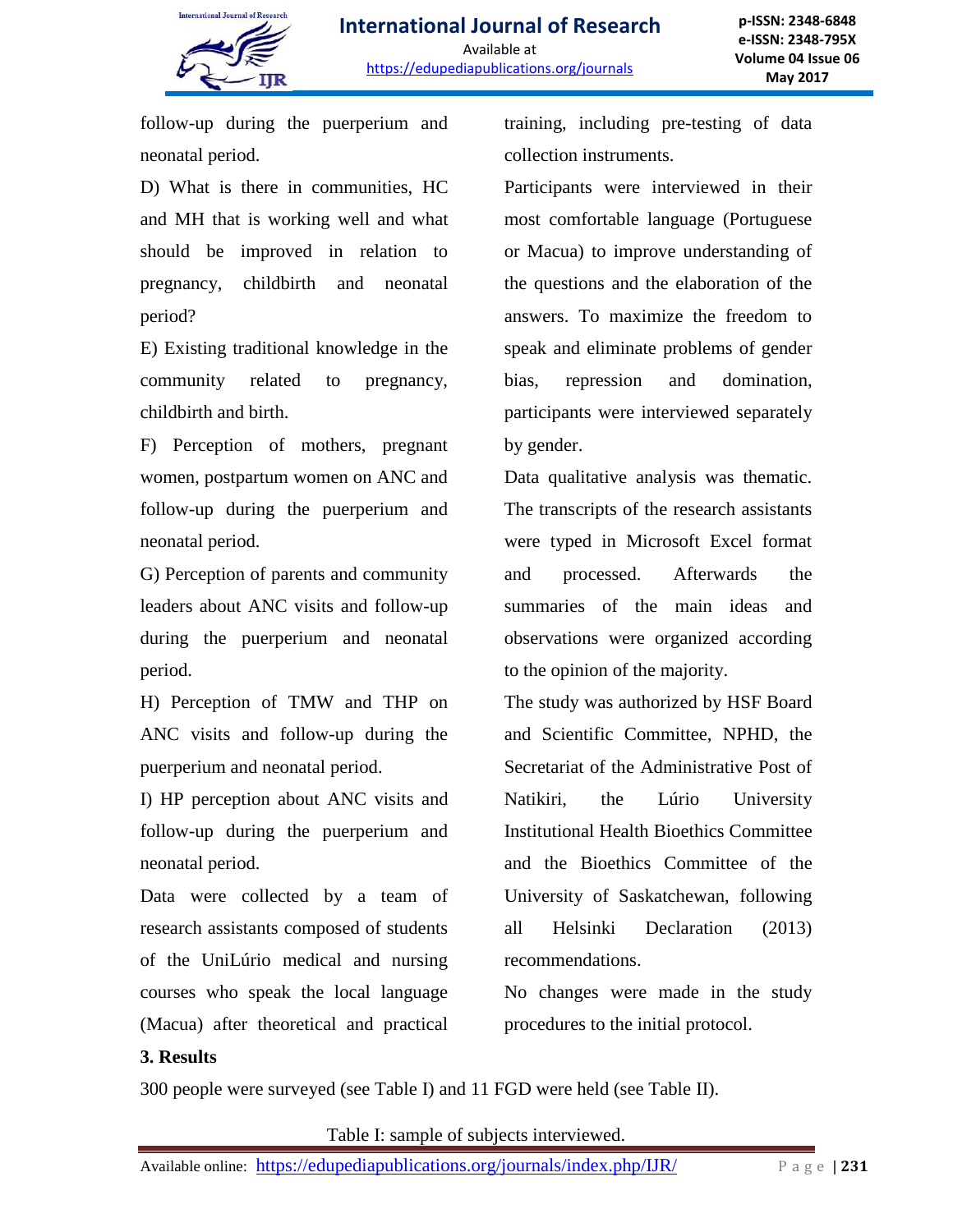

# **International Journal of Research**

Available at https://edupediapublications.org/journals

**p-ISSN: 2348-6848 e-ISSN: 2348-795X Volume 04 Issue 06 May 2017**

| Women of Childbearing Age    |     |
|------------------------------|-----|
| Male Heads of Households     | 78  |
| Older Women                  | 75  |
| TMW and THP                  | 46  |
| <b>Community Leaders</b>     | 15  |
| Maternal Child Health nurses | 9   |
| Total                        | 300 |

Table II: focus groups discussions.

| Women of Childbearing age    | 1  |
|------------------------------|----|
| Male Heads of households     | 1  |
| Adolescent mothers           | 1  |
| Older Women                  | 1  |
| <b>Community Leaders</b>     |    |
| <b>TMW</b>                   | 2  |
| THP                          | 2  |
| Maternal Newborn care nurses | 2  |
| Total                        | 11 |

The answers on the questionnaire were classified using the Likert scoring system

 $(A$ lways = 1, Sometimes = 2, Never = 3). The mean and standard deviation for each response was calculated and compared between groups. Consistent themes emerged across all groups and were supported by data from shared testimonies in the FGD. The consistent themes found were:

1. Limited knowledge about maternal health and family planning (FP) needs.

2. Lack of transportation to access maternal newborn health care.

3. Poor quality of maternal health care.

4. Continued need for government support and funding for maternal newborn care.

Due to the limited knowledge and access to FP women become pregnant again a very short time after delivery. Nurses (to a greater extent) and men (to a lesser extent) recognize this concern (see Table III). A maternal newborn nurse in the focus group justifies this situation: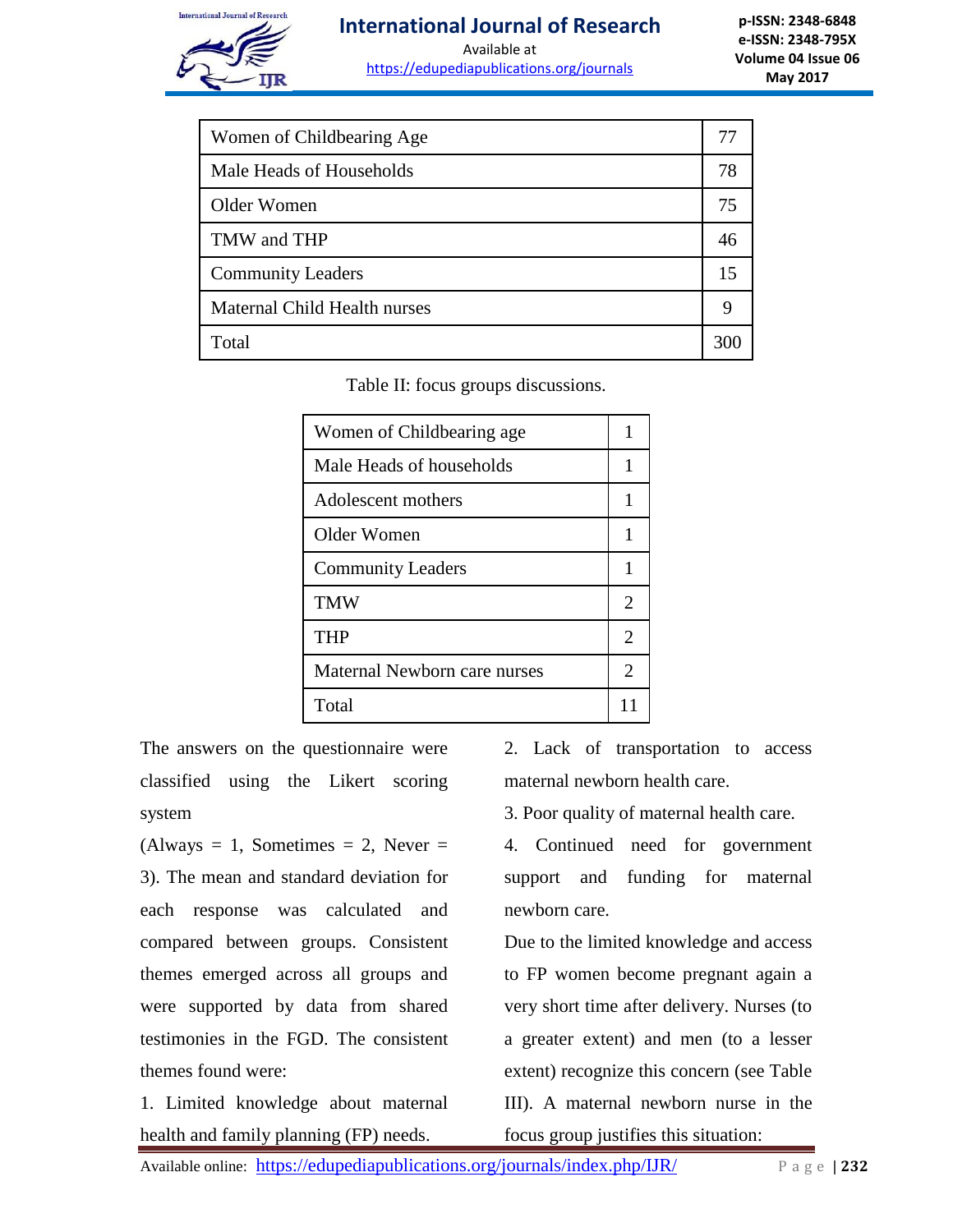

# **International Journal of Research**

Available at https://edupediapublications.org/journals

**p-ISSN: 2348-6848 e-ISSN: 2348-795X Volume 04 Issue 06 May 2017**

*"There are mothers who forbid daughters to continue the FP because they want grandchildren and say that*  *contraceptives spoil the girls' reproductive system."*

Table III: spacing between pregnancies.

| Question: the majority of women become pregnant too soon<br>after their last delivery? 1= always, 2 = Sometimes $3$ = Never |    |                    |      |
|-----------------------------------------------------------------------------------------------------------------------------|----|--------------------|------|
| Group                                                                                                                       | N  | $\bar{\mathbf{x}}$ | s.d. |
| Men                                                                                                                         | 78 | 2.08               | 0.79 |
| Women of childbearing age                                                                                                   | 77 | 1.82               | 0.66 |
| Older Women                                                                                                                 | 75 | 1.85               | 0.73 |
| Commuunity Leaders                                                                                                          | 15 | 1.67               | 0.62 |
| Maternal Newborn nurses                                                                                                     | 9  | 1.33               | 0.50 |
| TMW and THP                                                                                                                 | 46 | 1.85               | 0.69 |

Another recognized problem is the high frequency of early pregnancy; a community leader in a FGD said:

*"The issue of early pregnancy is worrying and those in the community do not know how to overcome this problem, but people in the community care a lot."* Women find it difficult to access health care because transport options are limited. All groups reported that women go on foot to consultations and rarely went by public transport or by car.

Unsafe travel conditions were also cited as one of the main concerns (see Table IV). A community leader participating in a FCD summarized the situation:

*"They require lights on public roads and paths. This could make it easier for people to go to the hospital at night, and it would also help if a woman gives birth on the way to the hospital ".*

Table IV: access to care for pregnant women.

| <b>Question:</b> Do women go to antenatal visits on foot? $1 =$ always, |    |                    |      |
|-------------------------------------------------------------------------|----|--------------------|------|
| $2 =$ sometimes $3 =$ never                                             |    |                    |      |
| Group                                                                   | N  | $\bar{\mathbf{x}}$ | s.d. |
| Men                                                                     | 78 | 1.67               | 0.62 |
| Women of Childbearing Age                                               | 77 | 1.41               | 0.61 |
| Older Women                                                             | 75 | 1.52               | 0.81 |
| <b>Community Leaders</b>                                                | 15 | 1.40               | 0.57 |
| Maternal Newborn nurses                                                 | 9  | 1.78               | 0.44 |
| TMW and THP                                                             | 46 | 1.41               | 0.69 |

Available online: https://edupediapublications.org/journals/index.php/IJR/ P a g e | 233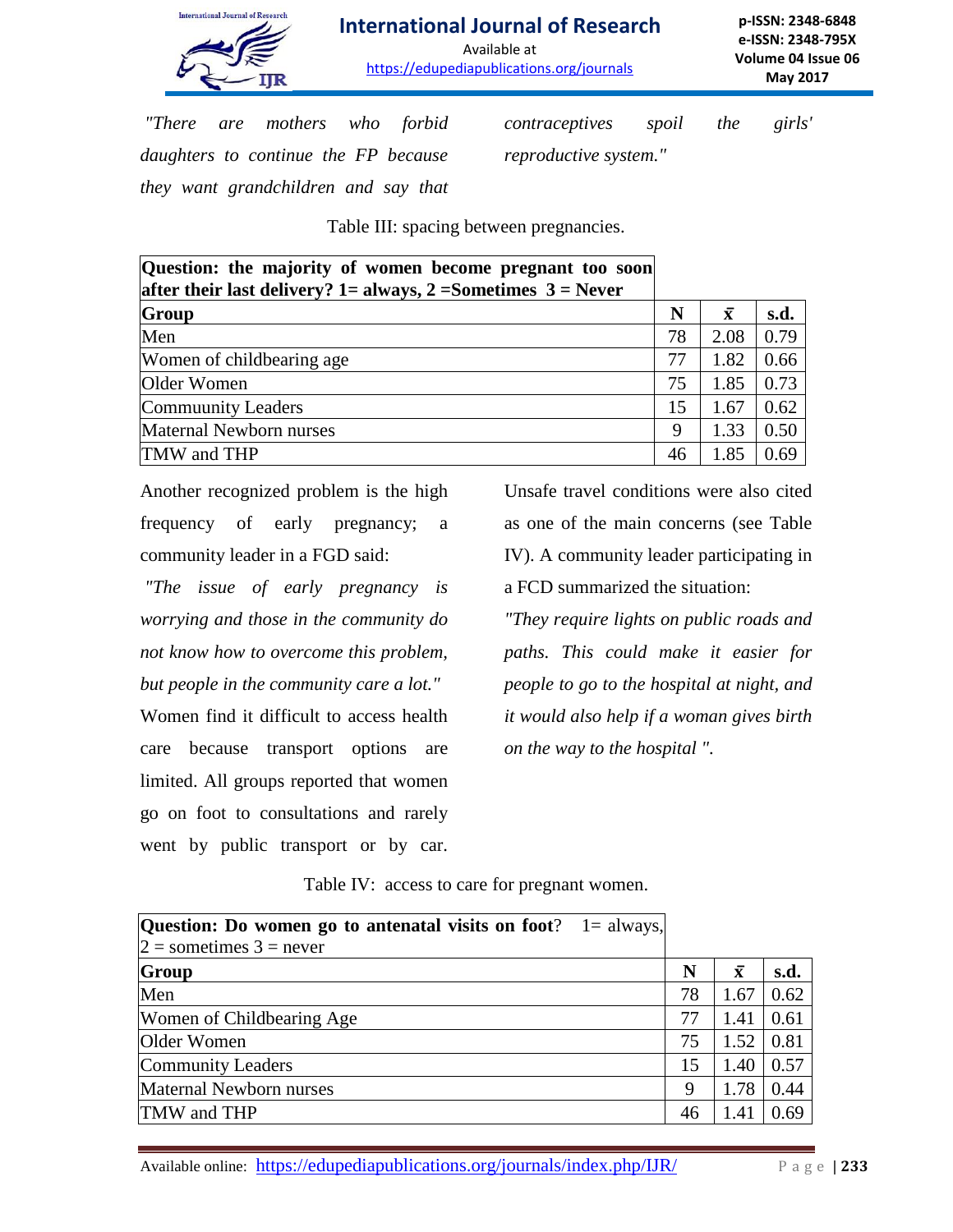

The quantitative results did not provide a clear picture of the HC experience of maternal and newborn health care. However, qualitative evidence demonstrates knowledge of specific difficulties for quality health care. A FGD participant parent said:

*"When I arrived with my wife, the maternal health nurse did not greet us sympathetically and I could say she despised us, perhaps because we seemed very poor."* 

## A THP said:

*"Once there was a woman in labor and the maternal newborn nurse simply abandoned her and went to bed. When the TMW tried to help her, the maternal newborn nurse threatened to leave the woman in labor and also insulted the TMW ".* 

One parent reinforces:

*"When I arrived with my pregnant wife crying in pain, the maternal newborn nurse said to my wife laughingly: you are crying now, but what were you*  *thinking when you were doing these things (sex)?"*

A community leader adds,

*"One of the mothers said that when she was pregnant, at the time of delivery, after being admitted, the maternity nurse asked if she had any money. She asked how much, but the maternity nurse did not answer but left her alone during labor and she gave birth alone. She just called the maternity nurse to finish the rest. "*

Maternal, neonatal and child health, in the opinion of the participants, is considered a priority for the Government of Mozambique. This result is evident both in the quantitative data (see Table V) and in the FGD.

Table V: how does the Government value maternal and newborn health?

| Question: Maternal health is an important priority for the<br><b>government</b> $1 =$ always $2 =$ sometimes $3 =$ never |    |      |       |
|--------------------------------------------------------------------------------------------------------------------------|----|------|-------|
|                                                                                                                          |    |      |       |
| <b>Group</b>                                                                                                             |    | Ιx   | s.d.  |
| Men                                                                                                                      | 78 | 1.83 | 1.21  |
| Women of Childbearing Age                                                                                                | 77 | 1.62 | 1.00  |
| Older Women                                                                                                              | 75 | 1.23 | 0.56  |
| <b>Community Leaders</b>                                                                                                 | 15 | 1.27 | 0.46  |
| Maternal newborn nurses                                                                                                  | 9  | 2.11 | 0.78  |
| TMW and THP                                                                                                              | 46 |      | 1.02. |

But the continuing need for Government support and funding of policies for maternal and newborn care is also

recognized. A maternal newborn nurse participant in a FGD said:

*"The Ministry of Health should continue to require husbands to accompany their*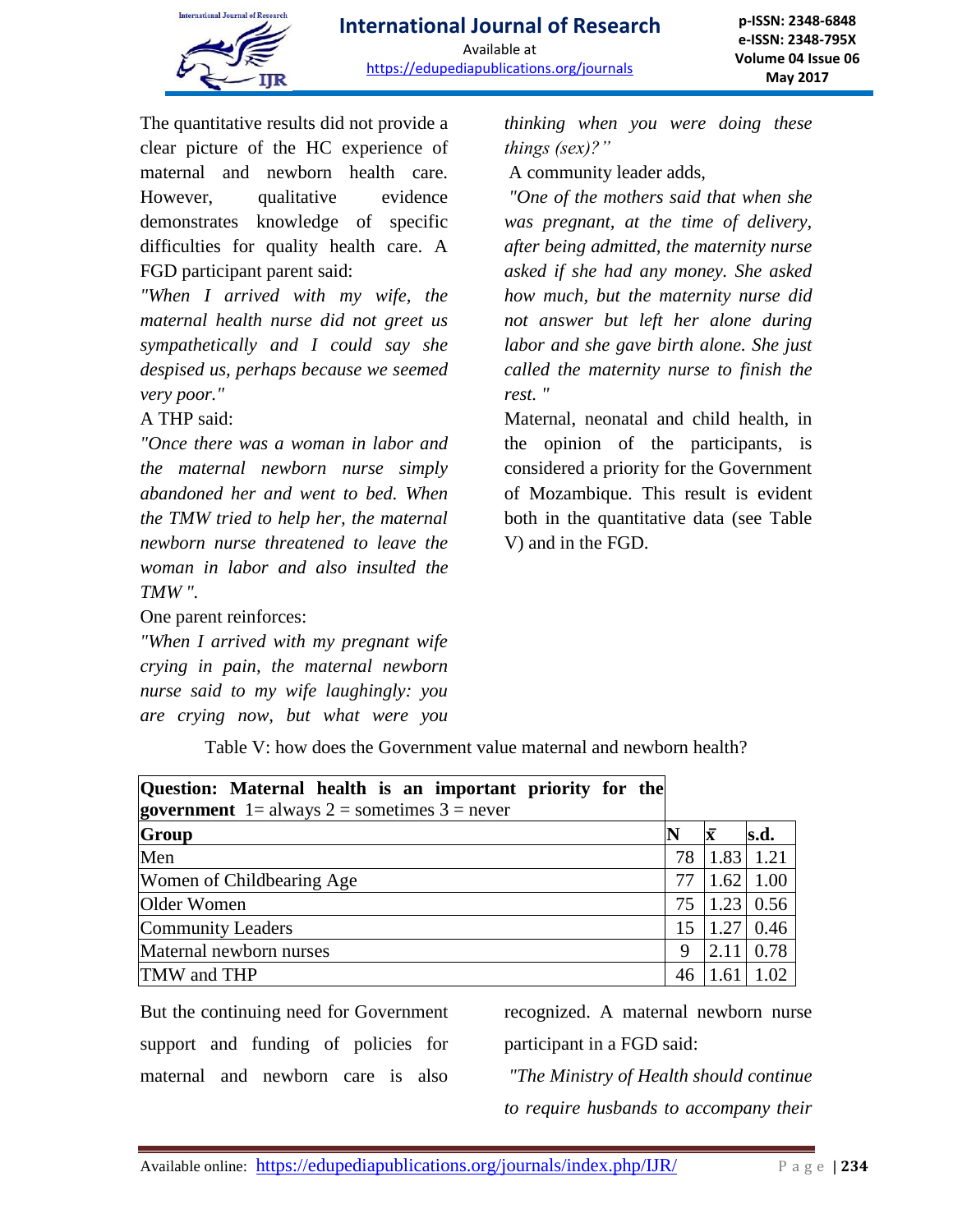

*wives to ANC visits because FP is explained in detail in these visits."*  One community leader said:

*"One of the biggest problems is that TMW do not feel valued or recognized in the HC and do not receive any payment. They work but receive nothing in return and are requesting, at least, some payment."* 

A parent head of household said:

*"Sometimes the Government provides some support to the community, like mosquito nets and meals for children or pregnant women, to combat malnutrition, however, there is a need for transparency in distribution so that community leaders and HP do not prevent supplies from reaching the community and keep them for personal gain."*

The main results can be summarized in the themes that were consistently present in all FGD:

1. Long walking distances required to get to the HC or MH.

2. Unsafe travel conditions for women who walk alone.

3. Bad treatment in HC including illicit payments and bribes.

4. Long waits to be attended in the HC or MH.

5. HP poor training and knowledge.

6. Neglect and lack of family centered care.

7. Women who become pregnant very soon after their last birth or at very young age.

8. Inability of women to make informed decisions about FP.

9. Continued practices of home births and traditional methods of treatment.

10. Myths and cultural taboos about pregnancy and newborn care.

11. Limited knowledge and understanding among women and the community regarding the health needs of women and young people.

12. Need for "Maternity Waiting homes" near the hospital for pregnant women.

13. Weak Government policies and little funding to support MCH care.

FGD participants identified priorities for maternal and newborn health:

1) Transportation options to meet the long distances needed to reach the HC.

2) Lack of attendance at ANC visits and neglect of maternal care needs.

3) Poor and insufficient service in MH.

4) Lack of qualified HP in childbirth care.

5) The need for Government policies to support adherence to maternal care and respectful treatment for mothers.

### **4.Discussion**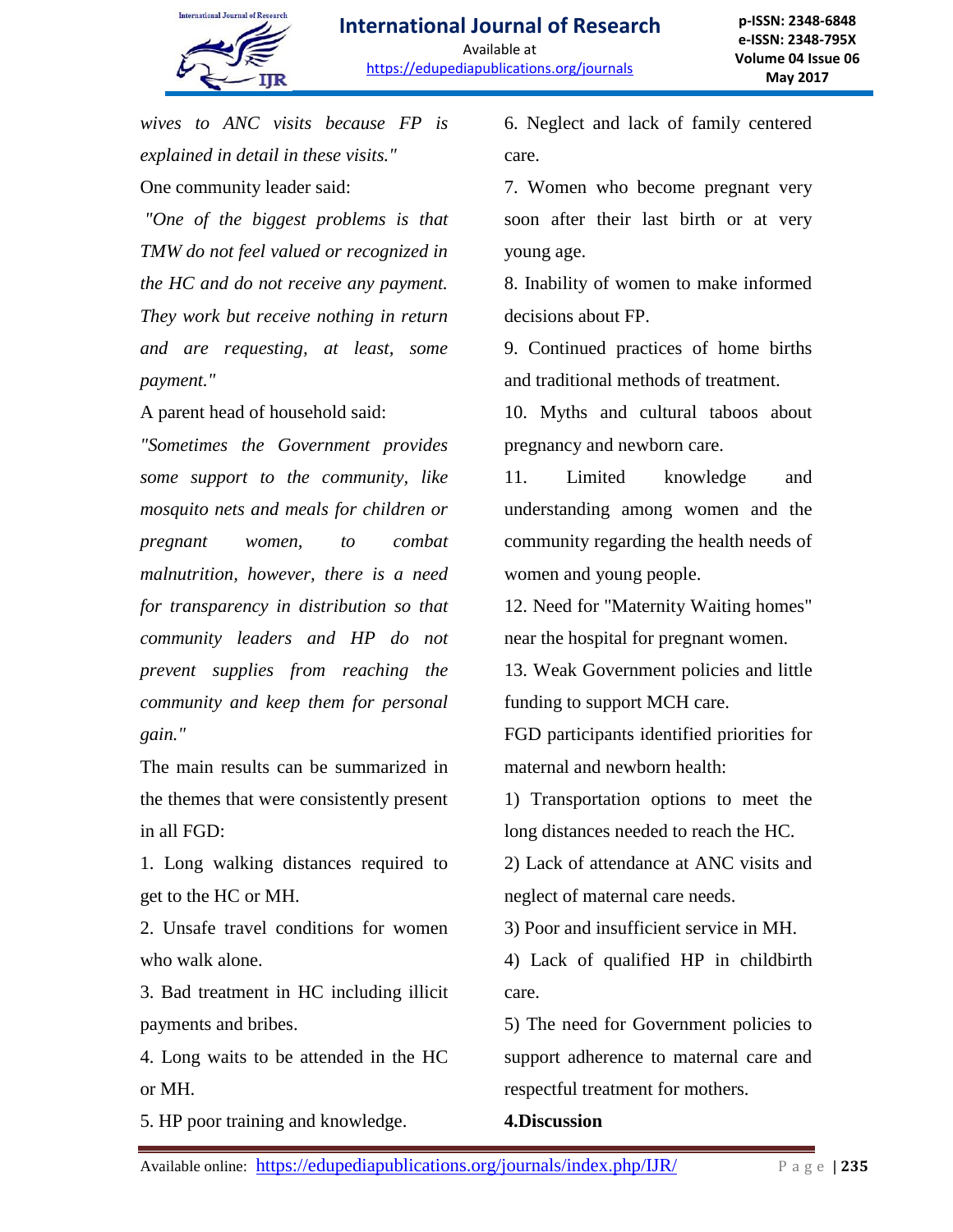

International literature review identifying factors causing delay in the search for care and treatment by pregnant and newborn confirm this study results:

18,19,20,21,22,23,24,25,26,27,28,29,30,31,32,33,34,35,36,37 ,38,39,40,,41,42,43,44,45,46,47,48,49, ,50,51,52,53,54,55

1) Delay in the decision to seek care:

a) Decision to seek health care is dependent on husband.

b) Decision to use FP is dependent on husband.

c) Lack of knowledge of pregnancy warning signs.

d) Lack of basic knowledge about SRH.

e) Lack of support for household chores.

f) Lack of confidence in the health system.

 g) Cultural taboos and witchcraft. 56

h) Poor participation of men in maternal and neonatal care.

i) High cost of health services.

2. Delay on arrival at HC:

a) Long distance to HC.

b) Lack of money for transportation payment.

c) Lack of means of transport.

d) Conditional authorization to seek health care.

e) Do not have a trusted or supportive person.

3. Delay in providing quality care

a) Hospital lacking HP.

b) Hospital lack of resources.

c) Maternal newborn nurse professional negligence.

d) Maternal newborn nurse professionals with poor training.

e) Maternal newborn nurse services not being a Government priority.

## **5. Conclusion**

The baseline study and consultations with local community and institutional partners, indicate six intervention lines, evidence based, that might reverse the problems identified. These are:

- 1. Expanding FP especially with adolescents.
- 2. Community based transport system for pregnant women.
- 3. Strengthening maternal and child health services by training maternity personnel in Obstetrical Emergency care (EmOC) and neonatal resuscitation (Helping Babies Breath).
- 4. Providing four quality prenatal visits.
- 5. Providing quality cesarean deliveries.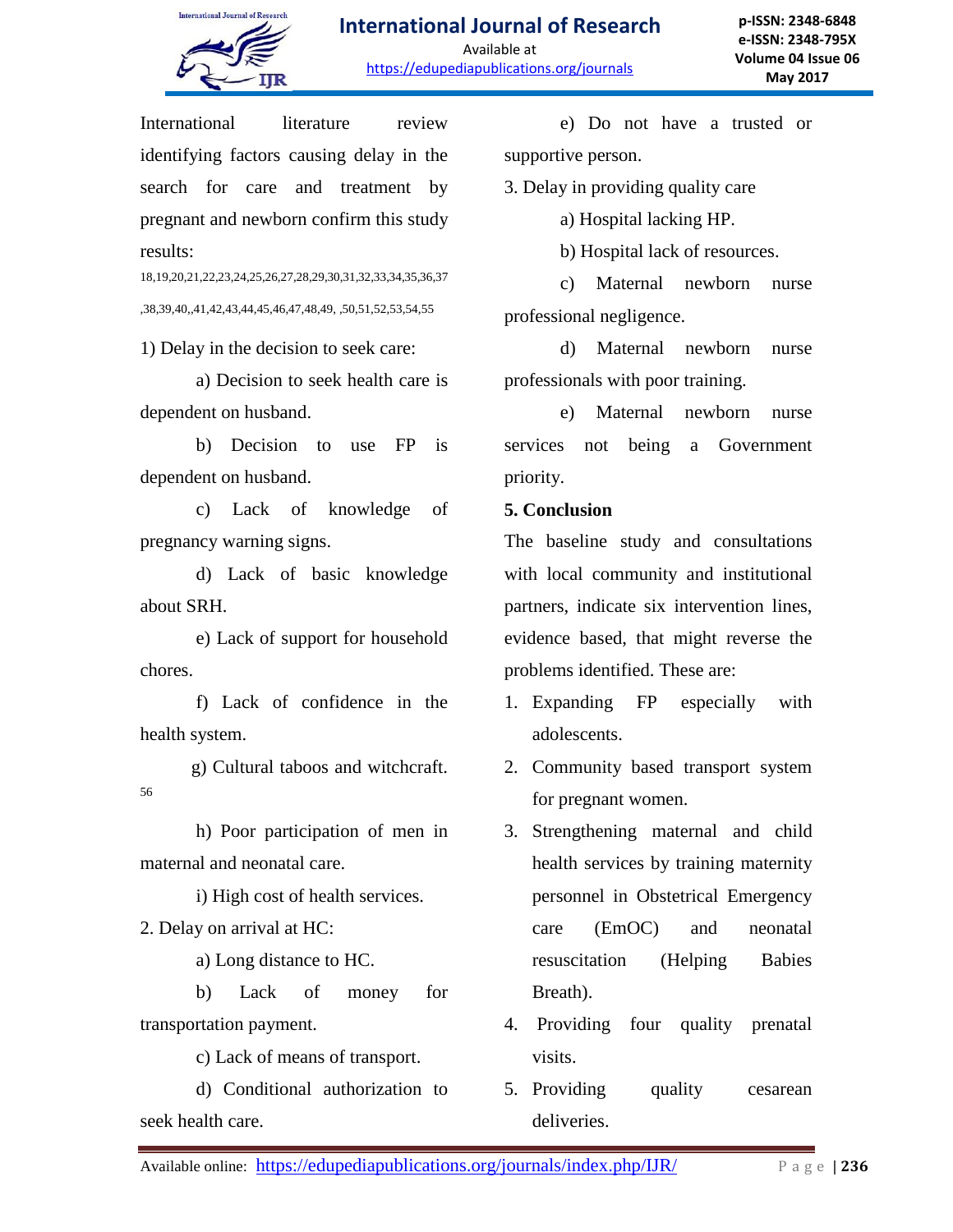

Available at https://edupediapublications.org/journals

6. Supporting the Mozambican bribery.

government's campaign against

## **References**

 $2$  WHO. International statistical classification of diseases and related health problems, tenth revision. Vol. 1: Tabular list. Vol. 2: Instruction manual. World Health Organization. Geneva. 2010.

 $3$  Say L. e col. Causas globais de Morte Materna: Uma análise sistemática. OMS Lancet. 2014.

<sup>4</sup> Ministério da Planificação e Desenvolvimento. Relatório Sobre os Objectivos de Desenvolvimento do Milénio de 2010. Governo de Moçambique, Instituto Nacional de Estatística e Estatísticas dos Sectores. República de Moçambique. Maputo. 2010. www.mpd.gov.mz.

<sup>5</sup> Departamento de Saúde da Comunidade, Secção de Saúde Infantil. Política Nacional de Saúde Neonatal e Infantil em Moçambique. Direcção Nacional de Saúde. Ministério da Saúde. República de Moçambique. Maputo, 2006.

<sup>6</sup> Instituto Nacional de Estatística. Moçambique, Inquérito Demográfico e de Saúde 2011. Relatório Preliminar. Ministério da Saúde. Maputo, 2012.

<sup>7</sup> MISAU. Estratégia para o Fortalecimento das Intervenções da Parteira Tradicional. Ministério da Saúde. República de Moçambique. Maputo. 2009. www.misau.gov.mz..

<sup>8</sup> A Biza, I Jille-Traas, M Colomar e col. Challenges and opportunities for implementing evidence-based antenatal care in Mozambique: a qualitative study. BMC Pregnancy and Childbirth (2015) 15:200.

<sup>9</sup> P. Garrido, A. Libombo, M. Saide. Roteiro para acelerar a redução da mortalidade materna e neonatal em Moçambique. Ministério da Saúde, República de Moçambique. Maputo. 2008.

 $10$  S. Rokia, S. Giani. Valorisation du rôle des accoucheuses traditionnelles dans la prise en charge des urgences obstétricales au Mali. Ethnopharmacologia, n°43, DOSSIER SPÉCIAL : Médecine traditionnelle en Afrique. Juillet 2009.

<sup>11</sup> UNICEF. Situação das Crianças em Moçambique 2014. Maputo. 2014. ISBN: 978-92-806-4769-3. UNICEF. http://sitan.unicef.org.mz/files/UNICEF\_FULL\_ Situacao-das-Criancas-em-Mocambique\_Portugues.pdf.

Available online: https://edupediapublications.org/journals/index.php/IJR/ P a g e | **237**

 $\overline{a}$  $1$  Cousens S, Blencowe H, Stanton C. e col. As estimativas nacionais, regionais e mundiais de natimortalidade em 2009, com as tendências desde 1995. Uma análise sistemática. Lancet 2011, 377 (9774): 1319-1330.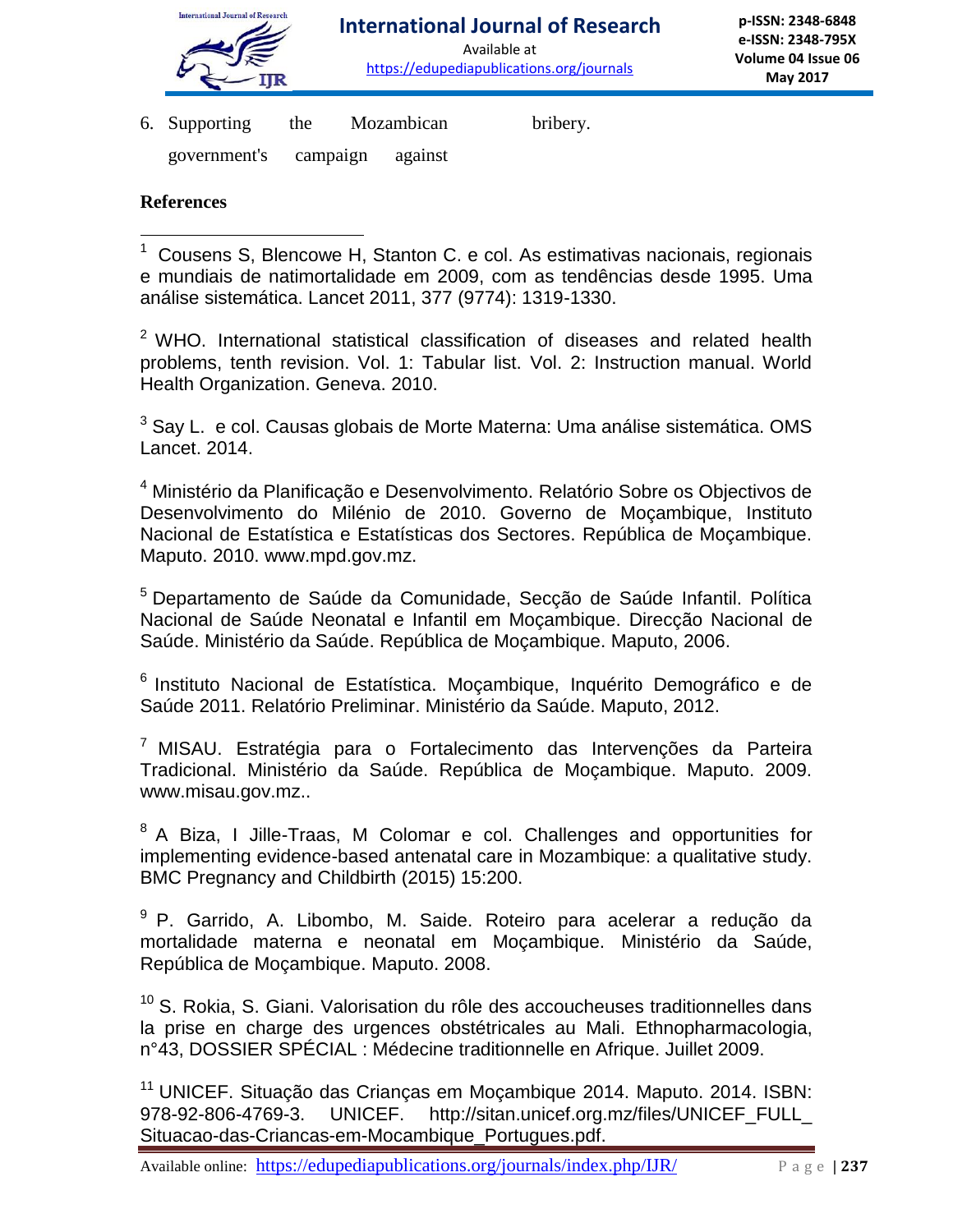

 $\overline{a}$ 

<sup>12</sup> Lawn E, Cousens S, Zupan K. Lancet Neonatal Survival Steering Team. 4 million neonatal deaths: When? Where? Why? The Lancet 2005;365(9462):891- 900.

<sup>13</sup> WHO. Health and the Millennium Development Goals. World Health Organization. Geneva. 2005.

<sup>14</sup> Ministério da Saúde. Caderneta de Saúde da Mulher. World Health Organization. Maputo. 2011.

<sup>15</sup> WHO. Increasing access for child and maternal health care services: the Mozambique experience. WHO/AFRO Library Cataloguing – in – Publication. WHO Regional Office for Africa. 2013.

<sup>16</sup> L. Mavota, G. Snetro, C. Regina. Termos de referência para o estabelecimento e funcionamento dos Comités de Gestão das Unidades Sanitárias. Ministério da Saúde. Direcção Nacional de Saúde. Maputo. 2011.

<sup>17</sup> P. Garrido, A. Libombo, M. Saíde. Iniciativa Maternidades modelo: padrões para medição do desempenho dos serviços de saúde materna e neonatal. Ministério da Saúde. República de Moçambique. Maputo. 2009.

 $18$  E. Abalos, E. Chamillard, V. Diaz e col. Antenatal care for healthy pregnant women: a mapping of interventions from existing guidelines to inform the development of new WHO guidance on antenatal care, 2016. BJOG. 123(4):519- 28.

19 S. Ahmed, M. Norton, E. Williams e col. Operations research to add postpartum family planning to maternal and neonatal health to improve birth spacing in Sylhet District, Bangladesh, 2013. Global Health Science Practice. 141(2):262-76.

<sup>20</sup> B. Hamdela, A. Mariam, T. Tilahun. Unwanted Pregnancy and Associated Factors among Pregnant Married Women in Hosanna Town, Southern Ethiopia, 2012. PLoS One. 7(6).

<sup>21</sup> L. Benova, O. Cumming, B. Gordon e col. Where There Is No Toilet: Water and Sanitation Environments of Domestic and Facility Births in Tanzania, 2014. PLOS One. 9(9).

 $22$  A. Canavan. Review of global literature on maternal health interventions and outcomes related to provision of skilled birth attendance. Royal Tropical Institute. Amsterdam. 2009.

<sup>23</sup> L. Chola, S. McGee, A. Tugendhaft e col. Scaling Up Family Planning to Reduce Maternal and Child Mortality: The Potential Costs and Benefits of Modern Contraceptive Use in South Africa, 2015. PLoS One. 10(6).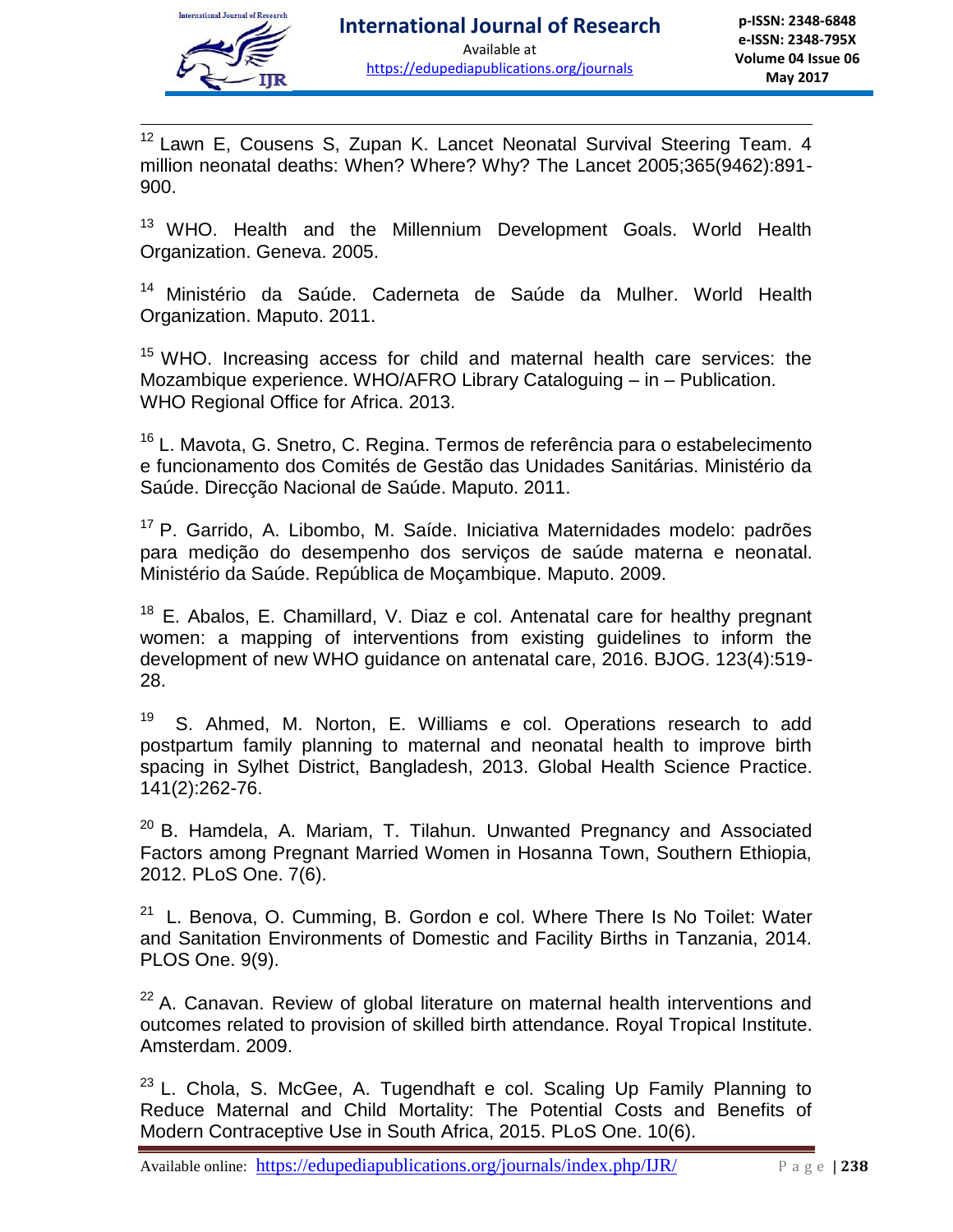

 $\overline{a}$  $24$  E. Duysburgh, B. Kerstens, S. Kouanda e col. Opportunities to improve postpartum care for mothers and infants: design of context-specific packages of postpartum interventions in rural districts in four sub-Saharan African countries, 2015. BMC Pregnancy Childbirth. 3(15):131.

 $25$  S. Eliason, F. Baiden, G. Quansah-Asare e col. Factors influencing the intention of women in rural Ghana to adopt postpartum family planning, 2013. Reproductive Health.10:34.

 $26$  M. Ellsberg. Intimate partner violence and women's physical and mental health in the WHO multi-country study on women's health and domestic violence: an observational study, 2008. The Lancet 371.9619: 1165-1172.

 $27$  A. Exavery, A. Kanté, N. Mustafa e col. Access to institutional delivery care and reasons for home delivery in three districts of Tanzania, 2014. International Journal for Equity in Health.13:48.

 $28$  E. Falnes, K. Moland, T. Tylleskär e col. It is her responsibility: partner involvement in prevention of mother to child transmission of HIV programs, northern Tanzania, 2011. Journal of the International AIDS Society.14:21.

 $29$  C. García-Moreno. WHO multi-country study on women's health and domestic violence against women. World Health Organization. Geneva. 2005.

 $30$  N. Gerein, A. Green, S. Pearson. The implications of shortages of health professionals for maternal health in sub-Saharan Africa, 2006. Reproductive Health Matters. 14(27):40-50.

 $31$  K. Gross, I. Mayumana, B. Obrist. My wife, you are supposed to have a rest now: an analysis of norms influencing men's role in prenatal care in southeastern Tanzania, 2013. Anthropology & Medicine. 20:1.

 $32$  S. Gupta, G. Yamada, R. Mpembeni e col. Factors Associated with Four or More Antenatal Care Visits and Its Decline among Pregnant Women in Tanzania between 1999 and 2010. 2014. PLoS One. 9(7).

33 A. Kearns, J. Caglia, P. Hoope-Bender e col. Antenatal and postnatal care: a review of innovative models for improving availability, accessibility, acceptability and quality of services in low-resource settings. 2016. BJOG. 123(4):540-8.

 $34$  A. Kes, S. Ogwang, R. Pande e col. The economic burden of maternal mortality on households: evidence from three sub-counties in rural western Kenya. 2015. Reproductive Health. 6(12):1.

<sup>35</sup> S. Kujawski, G. Mbaruku, L. Freedman e col. Association Between Disrespect and Abuse During Childbirth and Women's Confidence in Health Facilities in Tanzania. 2015. Maternal Child Health Journal. 19(10):2243-50.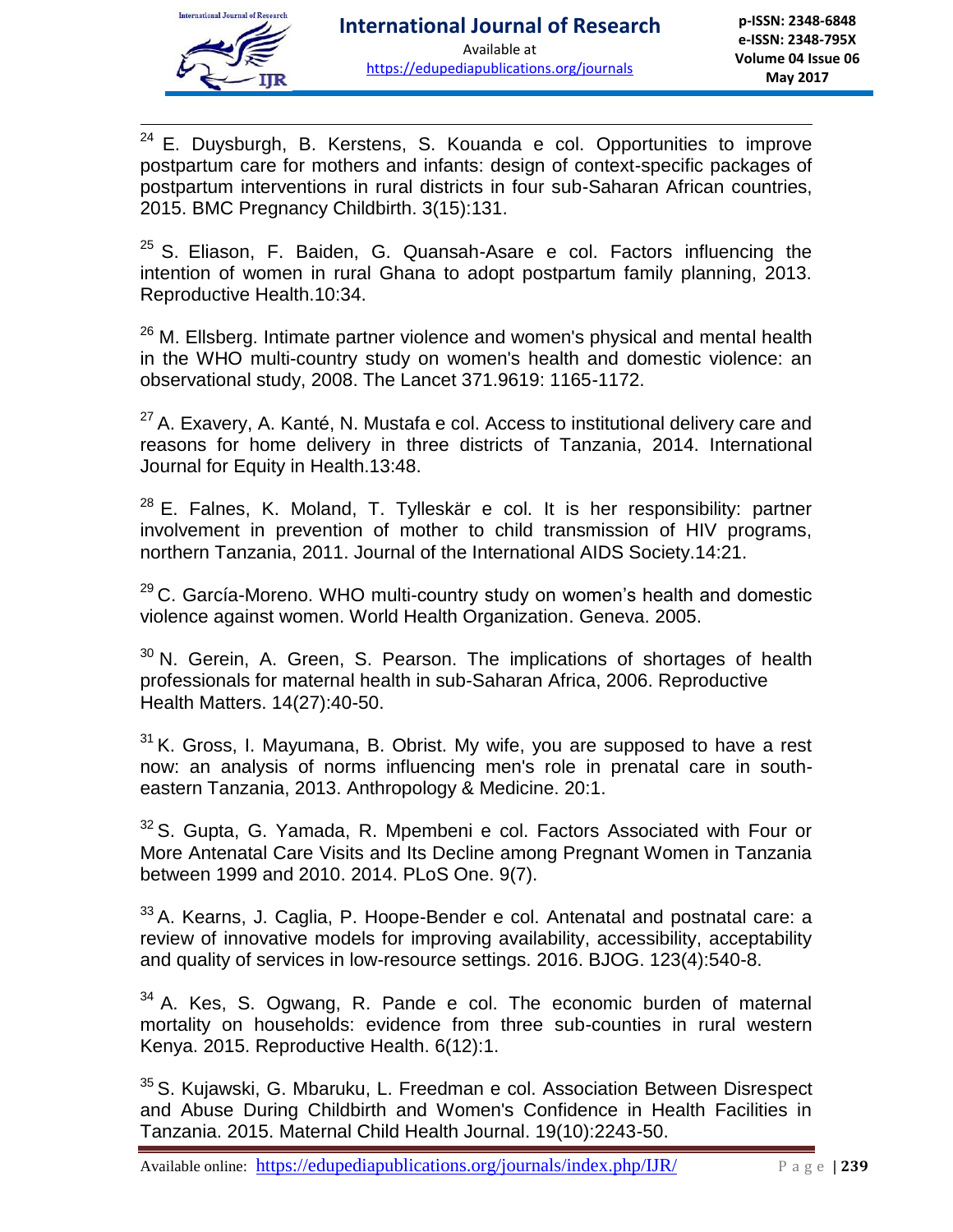

 $\overline{a}$ 36 A. Luz, M. Osis, M. Ribeiro e col. Impact of a nationwide study for surveillance of maternal near-miss on the quality of care provided by participating centers: a quantitative and qualitative approach. 2014. BMC Pregnancy Childbirth.1(14):122.

 $37$  M. Magoma, J. Requejo, M. Merialdi e col. How much time is available for antenatal care consultations? Assessment of the quality of care in rural Tanzania. 2014. BMC Pregnancy and Childbirth. 11:64.

38 A. Mazzoni, F. Althabe, L. Gutierrez e col. Women's preferences and mode of delivery in public and private hospitals: a prospective cohort study. 2016. BMC Pregnancy and Childbirth.16:34.

 $39$  M. Meskele, W. Mekonnen. Factors affecting women's intention to use long acting and permanent contraceptive methods in Wolaita Zone, Southern Ethiopia: A cross-sectional study. 2014. BMC Women's Health.14:109.

<sup>40</sup> G. Molina, T. Weiser, S. Lipsitz e col. Relationship Between Cesarean Delivery Rate and Maternal and Neonatal Mortality. 2015. Jama 1:314(21).

 $41$  L. Mselle, T. Kohi, A. Mvungi e col. Waiting for attention and care: birthing accounts of women in rural Tanzania who developed obstetric fistula as an outcome of labour. 2011. BMC Pregnancy and Childbirth. 11:75.

<sup>42</sup> L. Mselle, K. Moland, A. Mvungi e col. Why give birth in health facility? Users' and providers' accounts of poor quality of birth care in Tanzania. 2013. BMC Health Services Research. 13:174.

<sup>43</sup> R. Muela, S. Hausmann-Muela. The straw that breaks the camel's back. 2011. Medical Anthropology Quarterly. 25(1):103–21

<sup>44</sup> K. Rajendra, C. Binns, A. Lee. Determinants of facility delivery after implementation of safer mother programme in Nepal: a prospective cohort study. 2013. BMC Pregnancy and Childbirth. 13:193.

<sup>45</sup> F. Richard, S. Zongo, F. Ouattara. Fear, guilt, and debt: an exploration of women's experience and perception of cesarean birth in Burkina Faso, West Africa. 2014. International Journal of Women's Health. 6: 469–478.

<sup>46</sup> L. Sibley, M. Tesfaye, S. Desta e col. Improving Maternal and Newborn Health Care Delivery in Rural Amhara and Oromiya Regions of Ethiopia Through the Maternal and Newborn Health in Ethiopia Partnership. 2014. Journal of Midwifery & Women's Health. 59: S6–S20.

 $47$  A. Srivastava, B. Avan, P. Rajbangshi e col. Determinants of women's satisfaction with maternal health care: a review of literature from developing countries. 2015. BMC Pregnancy and Childbirth. 15:97.